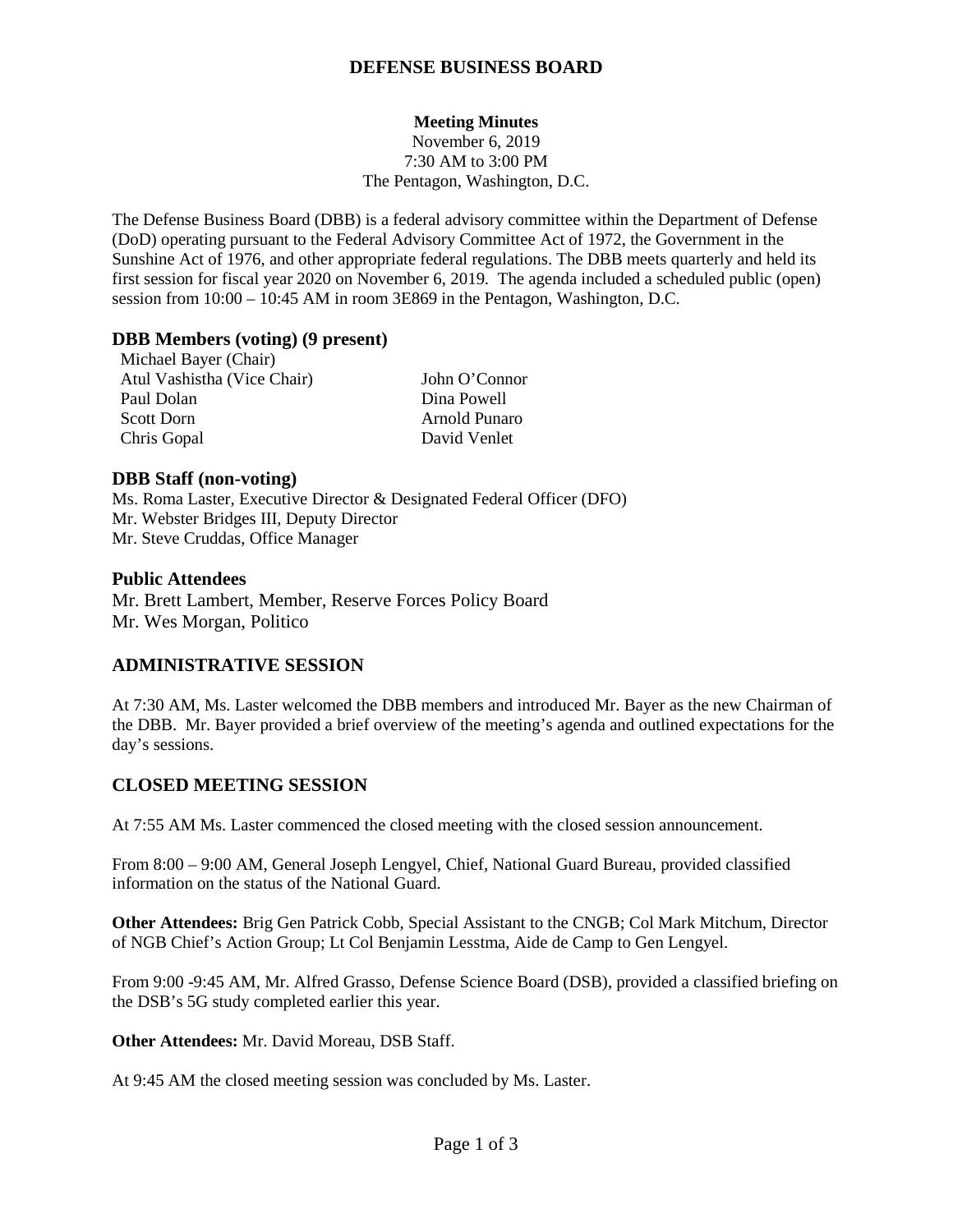## **DEFENSE BUSINESS BOARD**

# **OPEN MEETING SESSION**

At 10:00 AM, Ms. Laster commenced the public meeting with the open session announcement.

Mr. Bayer welcomed the two members of the public in attendance.

Mr. Vashistha provided an overview of the DBB's work, highlighting the major activities during the past year. He pointed out that to date the Department has begun to show full cycle savings through imposing metrics and requiring measurable outcomes.

Mr. Punaro gave a review of the DBB's completed study "Defense Acquisition Industry-Government Exchange" delivered to Congress and published in June.

Mr. Bayer shared his vision of the DBB's ongoing involvement in supporting the Secretary of Defense, Deputy Secretary of Defense, and CMO.

Ms. Laster asked the public session attendees if there were any questions or comments. Mr. Morgan asked if the Chairman could expand on anticipated work the DBB would be involved in. Mr. Bayer responded that he would have to defer that question as current conversations with the Secretary of Defense and Deputy Secretary of Defense were exploratory and have not yet produced defined terms of references for the DBB.

At 10:45 AM the public (open) meeting session was concluded by Ms. Laster.

## **ADMINISTRATIVE SESSION**

From 10:45 – 11:45 AM, the DBB was in administrative session. Mr. Bayer discussed the future role of the DBB in regards to the production of studies; preferably quick turn issues that can make the most impact in the shortest amount of time. Discussion next centered on the DCMO's desire to increase DBB members and the slate of candidates currently in consideration.

Mr. Bayer noted that Ms. Hershman desired to have a DBB alumnae reception.

The was a discussion in regards to presenting some sort of official DBB recognition to the U.S. Air Force's Executive Mess, which has provided exemplary support to DBB dinners.

# **CLOSED MEETING SESSION**

At 11:45 AM, Ms. Laster commenced the closed meeting with the closed session announcement.

Classified discussions were conducted individually with the Hon. Mark Esper, Secretary of Defense and with Ms. Lisa Hershman, Deputy Chief Management Officer.

**Other Attendees:** Mr. Andrew Mapes, Acting Chief of Staff, OCMO, Ms. Jennifer Hill, OCMO Staff.

At 1:30 PM, the DBB received a classified briefing on the future U.S. Space Force from Col Casey Beard, Deputy Director, Space Force Planning Task Force, Office of the Deputy Assistant Secretary of Defense for Space Policy. Mr. Stephen Kitay, Deputy Assistant Secretary of Defense for Space Policy was on hand and offered his views.